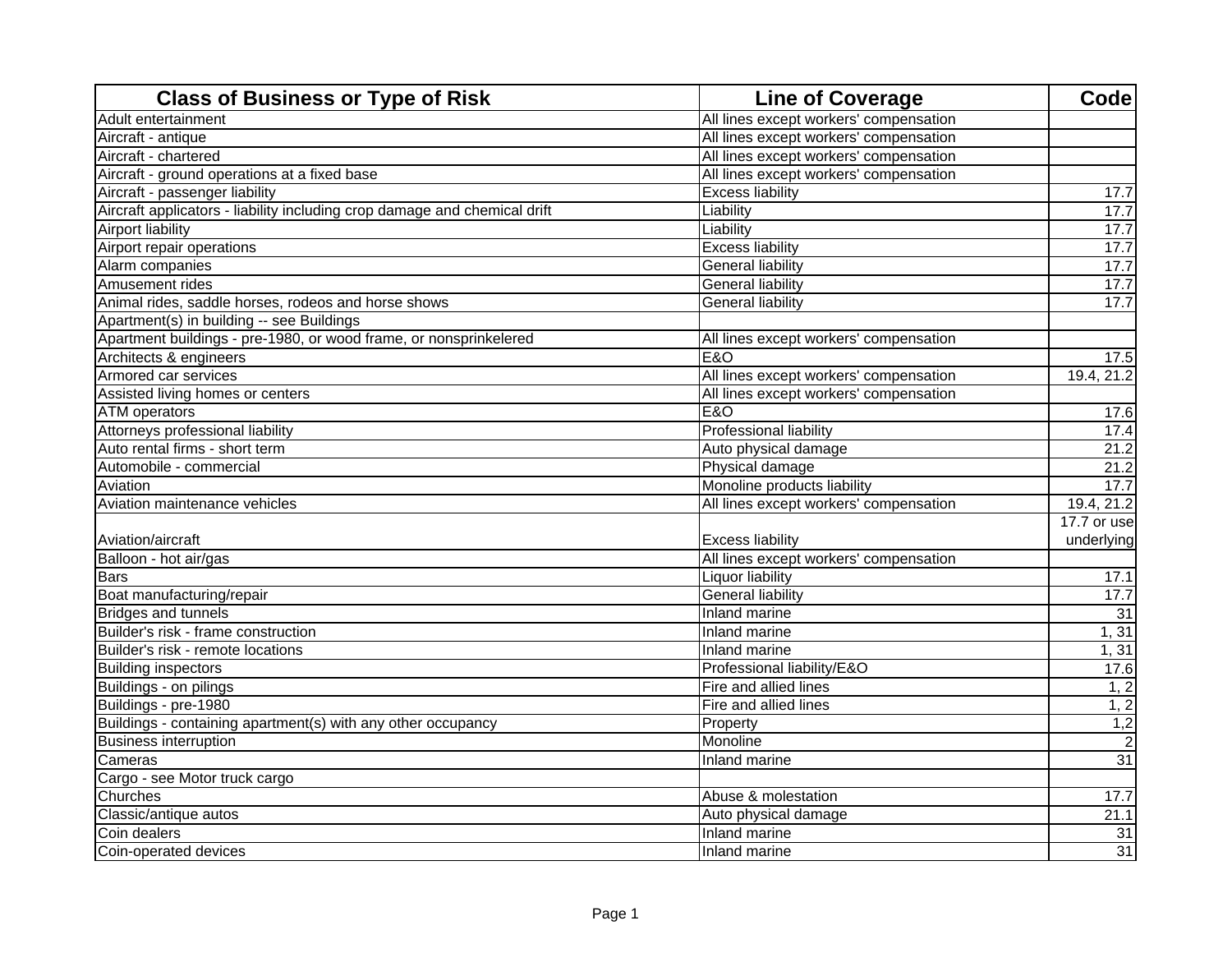| <b>Class of Business or Type of Risk</b>                | <b>Line of Coverage</b>                   | <b>Code</b>     |
|---------------------------------------------------------|-------------------------------------------|-----------------|
|                                                         |                                           | 17.7 or use     |
| <b>Commercial risks</b>                                 | <b>Excess liability</b>                   | underlying      |
| Computer programmers                                    | General liability, professional liability | 17.7, 17.6      |
| Computer repair/service                                 | <b>General liability</b>                  | 17.7            |
| Construction management                                 | <b>Professional liability</b>             | 17.7, 17.6      |
| Consultants                                             | General liability, professional liability | 17.7, 17.6      |
| <b>Contact lenses</b>                                   | <b>Inland marine</b>                      | 31              |
| Contractors of the following types:                     |                                           |                 |
| Demolition                                              | Liability                                 | 17.7            |
| Environmental                                           | Liability                                 | 17.7            |
| Fire suppression - including service and sales          | Liability                                 | 17.7            |
| General                                                 | Liability                                 | 17.7            |
| Pile driving                                            | All lines except workers' compensation    |                 |
| Residential                                             | Liability                                 | 17.7            |
| Counseling - see Residential counseling services        |                                           |                 |
| <b>CPAs</b>                                             | <b>E&amp;O</b>                            | 17.6            |
| Custodial care - licensed for under 25, which includes: | General liability, abuse & molestation    | 17.7            |
| Adult day care centers                                  |                                           |                 |
| Child day care centers                                  |                                           |                 |
| Developmentally disabled                                |                                           |                 |
| Homes for the aged                                      |                                           |                 |
| In-home day care                                        |                                           |                 |
| Residential care centers                                |                                           |                 |
| <b>DIC</b>                                              | <b>Inland marine</b>                      | $\overline{31}$ |
| <b>Divers</b>                                           | <b>General liability</b>                  | 17.7            |
| Docks, piers, and wharves - wood frame                  | Inland marine                             | 31              |
| Drought                                                 | Fire and allied lines                     |                 |
| Earthquake                                              | Monoline (may be combined with flood)     | $\overline{12}$ |
| <b>Employment practices liability</b>                   | Monoline liability                        | 17.7            |
| Environmental consulting                                | <b>Professional liability</b>             | 17.6            |
| Environmental impairment                                | Liability                                 | 17.7 or 17.3    |
|                                                         |                                           | 17.7 or use     |
| Excess coverage - personal or commercial                | <b>Excess liability</b>                   | underlying      |
| Explosion                                               | Monoline liability                        | 17.7            |
| Explosive manufacturing, storage, or sales              | General liability, fire & allied lines    | 17.7, 1, 2      |
| Exterminators - pest control                            | <b>General liability</b>                  | 17.7            |
| Financial advisors                                      | Professional liability                    | 17.6            |
| Fine arts                                               | Inland marine                             | $\overline{31}$ |
| Fire extinguisher sales/service                         | <b>General liability</b>                  | 17.7            |
| Fire suppression contractors                            | <b>Professional liability</b>             | 17.6            |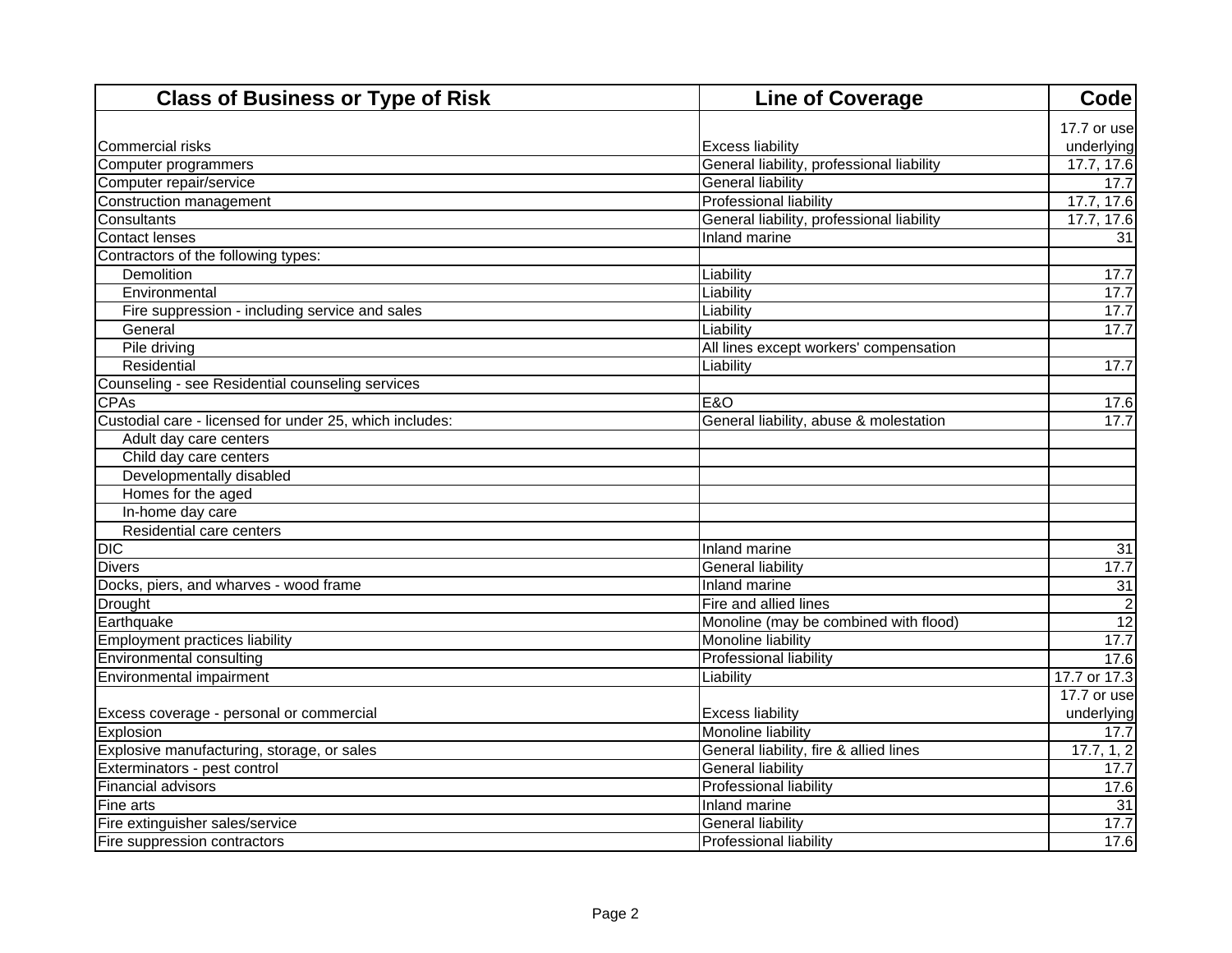| <b>Class of Business or Type of Risk</b>                                      | <b>Line of Coverage</b>                   | Code            |
|-------------------------------------------------------------------------------|-------------------------------------------|-----------------|
| Flood                                                                         | Monoline (may be combined with quake)     | 31              |
| Food-borne illness                                                            | <b>General liability</b>                  | 17.7            |
| <b>Furs</b>                                                                   | Inland marine                             | $\overline{31}$ |
| Garage - auto repair (Hazard II)                                              | Liability on garage form                  | 19.4            |
| Garage keepers legal liability                                                | <b>GKLL</b>                               | 17.7            |
| Gold mines                                                                    | Crime                                     | 2               |
| Greenhouses                                                                   | Fire and allied lines (wind & hail)       | $\overline{2}$  |
| Guide, lodge, or outfitter - airstrips                                        | All lines except workers' compensation    |                 |
| Guides, lodges, or outfitters - aircraft hull or liability                    | Liability & hull                          | 22.1            |
| Guides, outfitters, or lodges - remote                                        | <b>General liability</b>                  | 17.7            |
| Habitational (see also Buildings)                                             | Fire and allied lines                     | 1, 2            |
| <b>Hanger keepers</b>                                                         | Monoline liability                        | 17.7            |
| Hay in the open or barns - when value exceeds \$25,000 in each stack or barn. | Fire and allied lines                     | 1, 2            |
| Hazardous materials hauling                                                   | All lines except workers' compensation    |                 |
| Helicopters                                                                   | All lines except workers' compensation    | 22.1            |
| Hired & nonowned auto                                                         | Monoline                                  | 19.4            |
| Home health care                                                              | Liability                                 | 17.7            |
| Homeowners - valued at \$2 million or higher                                  | Homeowners                                | 4               |
| Homeowners - with past losses                                                 | Homeowners                                | $\overline{4}$  |
| In-home bed and breakfast                                                     | <b>General liability</b>                  | 17.7            |
| In-home day care                                                              | <b>General liability</b>                  | 17.7            |
| Internet services                                                             | <b>E&amp;O</b>                            | 17.6            |
| Jewelry                                                                       | Inland marine                             | $\overline{31}$ |
| Kidnap/ransom                                                                 | Crime                                     | $\overline{2}$  |
| Leased motor homes                                                            | Auto physical damage                      | 21.2            |
| <b>Liquor liability</b>                                                       | Monoline liability                        | 17.1            |
| Luxury autos                                                                  | Auto physical damage                      | 21.1, 21.2      |
| Marine, ocean                                                                 | Monoline P&I                              |                 |
| Marine surveyors                                                              | General liability, professional liability | 17.7, 17.6      |
| Medical malpractice                                                           | Liability                                 | 11              |
| Mining                                                                        | <b>General liability</b>                  | 17.7            |
| Mold consultants                                                              | Liability                                 | 17.7, 17.6      |
| Mortgage protection/impairment                                                | <b>General liability</b>                  | 17.7            |
| Motor truck cargo - values \$100,000 or more                                  | Inland marine                             | 31              |
| Motor truck cargo - haul road or trans Canada                                 | Inland marine                             | 31              |
| Motor truck cargo - contractors equipment or perishables                      | Inland marine                             | 31              |
| New ventures - less than three years experience                               | General liability, professional, D&O      | 17.7, 17.6      |
| Nonprofit - financially distressed                                            | Professional liability, D&O               | 17.7, 17.6      |
| Nonprofit - public media                                                      | Professional liability, D&O               | 17.7, 17.6      |
| Nursing homes                                                                 | <b>General liability</b>                  | 17.7            |
| Ocean marine                                                                  | Monoline P&I                              | 8               |